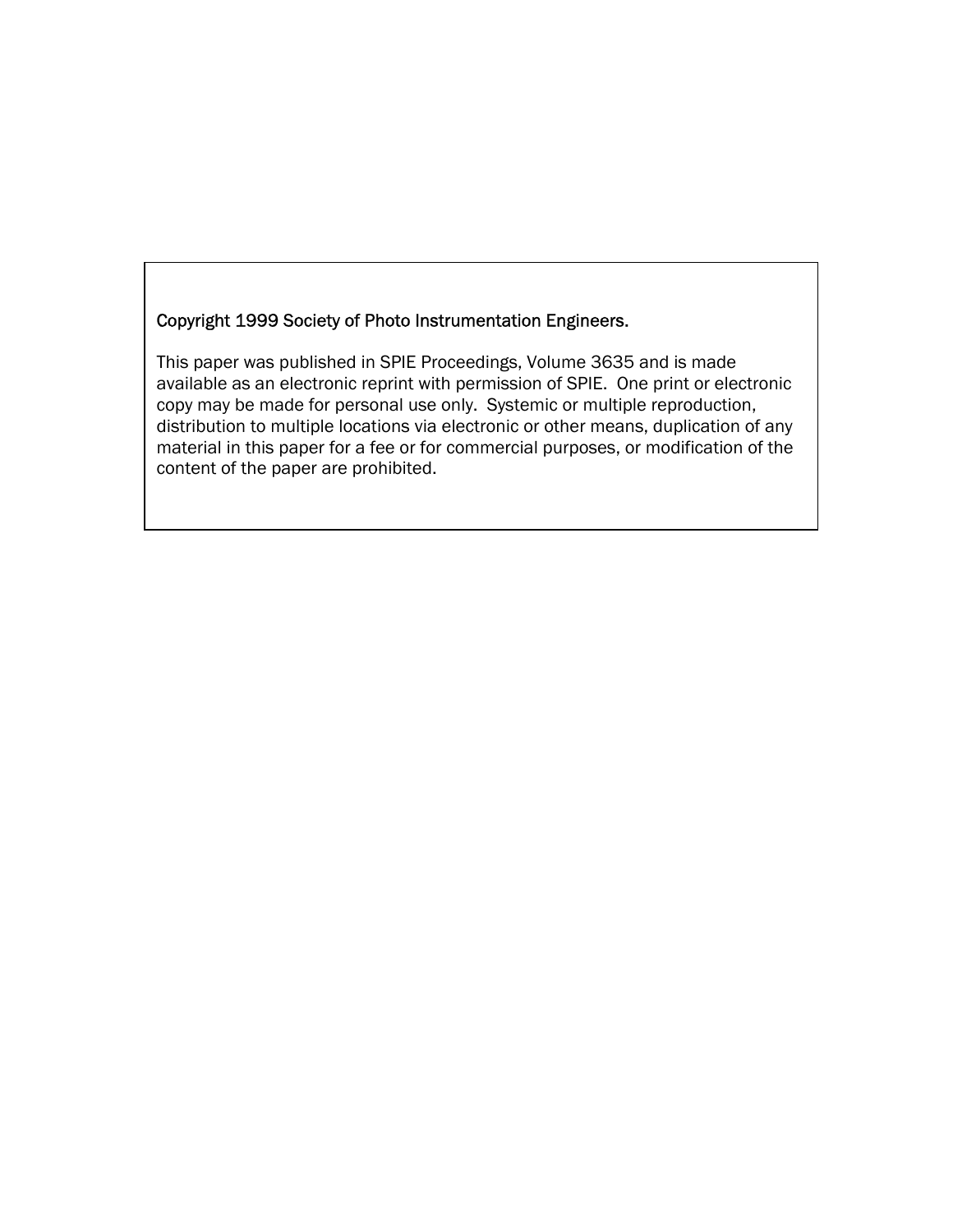# **Liquid Crystal Displays II, SPIE v.3635, paper 18, 1999 The Influence of the Inter-pixel Region in Liquid Crystal Diffraction Gratings**

Jay E. Stockley, Darius Subacius and Steven A. Serati

Boulder Nonlinear Systems, Inc. 450 Courtney way, #107 Lafayette, CO 80026

#### **ABSTRACT**

An important problem associated with multiple pixel liquid crystal (LC) modulators is the incidental diffraction due to amplitude and phase gratings formed by the improperly modulated regions between electrodes. This problem becomes more of an issue as the resolution of the SLM increases and the size of the pixels begins to approach the size of the inter-pixel spacing.

We perform 2D director profile modeling in LC diffraction gratings to take into account the electrode structure and fringing electrostatic fields. The electrooptical properties of the grating are simulated and compared with experimental data. This information can be used to design addressing structures with enhanced fill factor.

The results obtained could be beneficial for applications in image processing, laser beam control, steering and adaptive optics.

**Keywords:** liquid crystal, diffractive grating, pixel structure, fringing fields, director modeling

#### **1. INTRODUCTION**

Liquid crystal (LC) research is primarily concentrated on display applications and most devices feature relatively large pixels compared to the inter-pixel spacing. However, the trend toward miniaturization and integration of LC displays directly onto silicon very large scale integration (VLSI) chips will result in smaller pixel size with the implication that effects in the interpixel region become more important. In addition, liquid crystals are widely used as electro-optic phase, state of polarization, and intensity modulators. Consequently, LC devices are gaining increasing importance in numerous non-display applications such as diffractive optics, optical processing, optical switching, non-mechanical beam steering, voltage controlled focusing, and adaptive optics. For many of these applications, the key technology is a Liquid crystal phase grating which exhibits the potential for high diffraction efficiency and low working voltages (<10V). The interpixel region in a liquid crystal phase grating is extremely important in terms of the electro-optic characteristics of the device. Depending on the application or implementation, interpixel effects can limit or enhance the overall performance of a liquid crystal grating.

Several researchers have experimentally and theoretically investigated the interpixel effects on the performance of LC gratings. Polarization and intensity diffraction characteristics of LC gratings have been extensively studied by He et al.<sup>1,2</sup>. Fringing electric fields have been employed in a diffractive device for 3-D displays<sup>3,4</sup> and the optical performance of an LC phase grating has also been analyzed for implementation into a schlieren projection system<sup>5</sup>. When the electrode spacing approaches the pixel size, the electric field distribution in the anisotropic LC medium becomes complicated and numerical techniques are required to model the electro-optic properties of the device<sup>6,7</sup>.

Below, we present experimental and theoretical results on the diffraction properties of a nematic LC phase grating. We discuss far field diffraction measurements and computer simulations of the LC director profile that were performed to take into account the electrode structure and fringing electric fields. Finally we describe our attempt to isolate pixels by building polymer walls between them using a technique developed by John West's  $\gamma$  group<sup>8</sup>.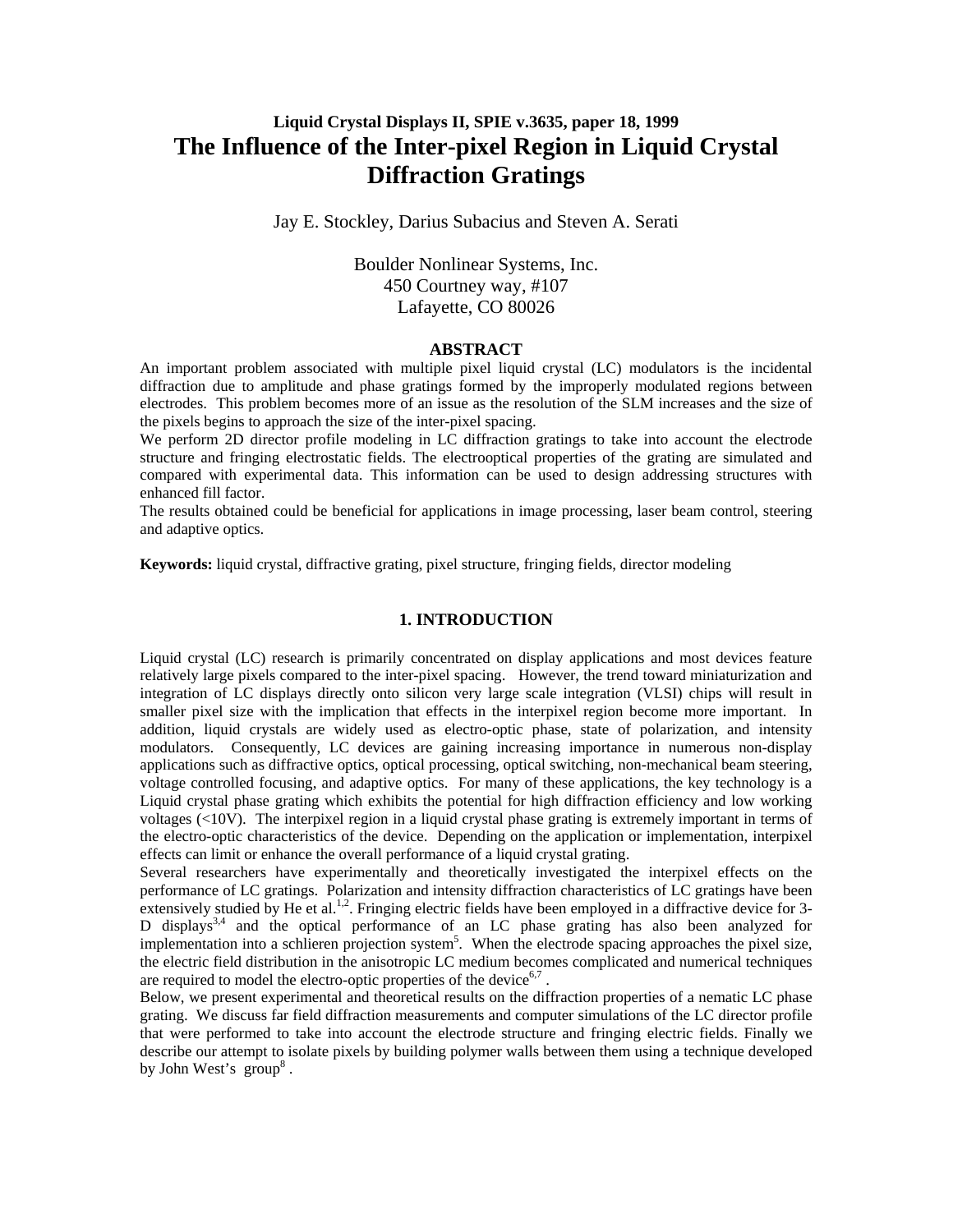#### **2. IDEAL NLC PHASE GRATING**

Here we will briefly discuss the binary rectangular phase grating where the interpixel director structure is neglected. After the ideal diffraction grating, the field distribution in the near field is given by  $E_x(x) = E_{0x}(x) \exp(i \cdot \Phi(x))$ , where in our case  $E_{0x}(x)$  is the passive amplitude grating due to the electrode structure, and we consider it as a constant,  $\Phi(x)$  is the phase transmission function. Assuming the thin grating regime the far field diffraction pattern is obtained from the Fourier transform of the transmission function. Pixel fill factor affects the spectral distribution in the Fourier domain. The far field diffraction pattern is a product of the pixel function which determines the envelope form and the array factor. For a rectangular grating with period *P* and electrode width *L* the envelope function is given by a so called *sinc* function:

$$
f(L/P) \propto \frac{\sin(\pi \cdot m \cdot L/P)}{m \cdot L/P}
$$
 (1)

where *m* is the diffraction order. The ratio  $L/P$  is the fill factor of the grating. In the frequency spectrum the width of the main lobe is determined by the fill factor as can be seen from (1).

An ideal rectangular binary phase grating would have maximum efficiency  $\eta_{+1} = 40.5\%$  in  $\pm 1$  orders when the phase is  $\Phi = \pi \cdot n$ , *n* is an integer. The zero order diffraction intensity is 0 and only odd diffraction maxima are present. In a blazed phase grating which is used for beam steering applications ideally 100% diffraction efficiency can be achieved .

In reality with fringing electrostatic fields in a device having a patterned electrode structure, the diffraction grating would not exhibit an ideal rectangular phase profile. Interpixel LC director orientation affects the diffraction intensities of the gratings. It is also highly undesirable in high resolution LC display applications. Not only is director profile smoothed, the ideal phase profile is disturbed by induced amplitude gratings in the interpixel region. Complex amplitude and phase modulation is obtained when director orientation is not contained in a single plane parallel to the light propagation direction, that is, when the director is characterized by both polar and azimuthal angles. As a consequence the device shows complicated polarization properties<sup>1,2</sup>.

The fringing fields change the pixel function, which is important for many applications such as optical processing. As the pixel width increases, the envelope function narrows and higher image frequencies are strongly attenuated $\delta$ . For optical processing this attenuation is undesirable because the edges are high frequency details that characterize an object's shape.

For high resolution LC displays with electrode spacing of a few microns the on-pixel LC director orientation affects the neighboring off-pixels because of the fringing electrostatic fields and propagating elastic distortion.

For beam steering applications minimization of the flyback region, where the blazed phase ramp is reset back, is important to achieve the maximum efficiency<sup>10</sup>. This reset region is most sensitive to the fringing fields.

#### **3. DIFFRACTION EXPERIMENT**

 A nematic transmissive LC phase grating was designed with the following parameters. One substrate is continuously coated with ITO (indium tin oxide), another one has a patterned electrode structure. The electrode width is  $L = 4 \mu m$  and spacing between electrodes is  $P - L = 2 \mu m$ . The pixels can be addressed separately to write the desired 2-D phase profile. A cell thickness of  $d = 4\mu m$  is provided using glass spacers. The substrates were coated with polyimide PI-7492 from Nissan Chem. Ind. and buffed antiparallel with the buffing direction being perpendicular to the electrodes. The purpose of such a buffing direction is to keep the director deformations confined in two dimensions characterized only by the polar angle . The device was filled with nematic liquid crystal material E7 (E.Merck) with the following properties: dielectric constants  $\varepsilon_p = 19.0$ ,  $\varepsilon_s = 5.2$ , elastic constants  $K_{11} = 11.1 pN$ ,  $K_{33} = 17.1 pN$  and

refractive indices  $n_e = 1.746$ ,  $n_o = 1.521$ . The nematic to isotropic transition temperature is at 60.5<sup>o</sup>C.

To study the diffraction properties a 1-2 mm diameter He-Ne laser beam was incident normally on the LC grating. Incident light polarization is set by a rotating polarizer. The analyzer is set behind the device to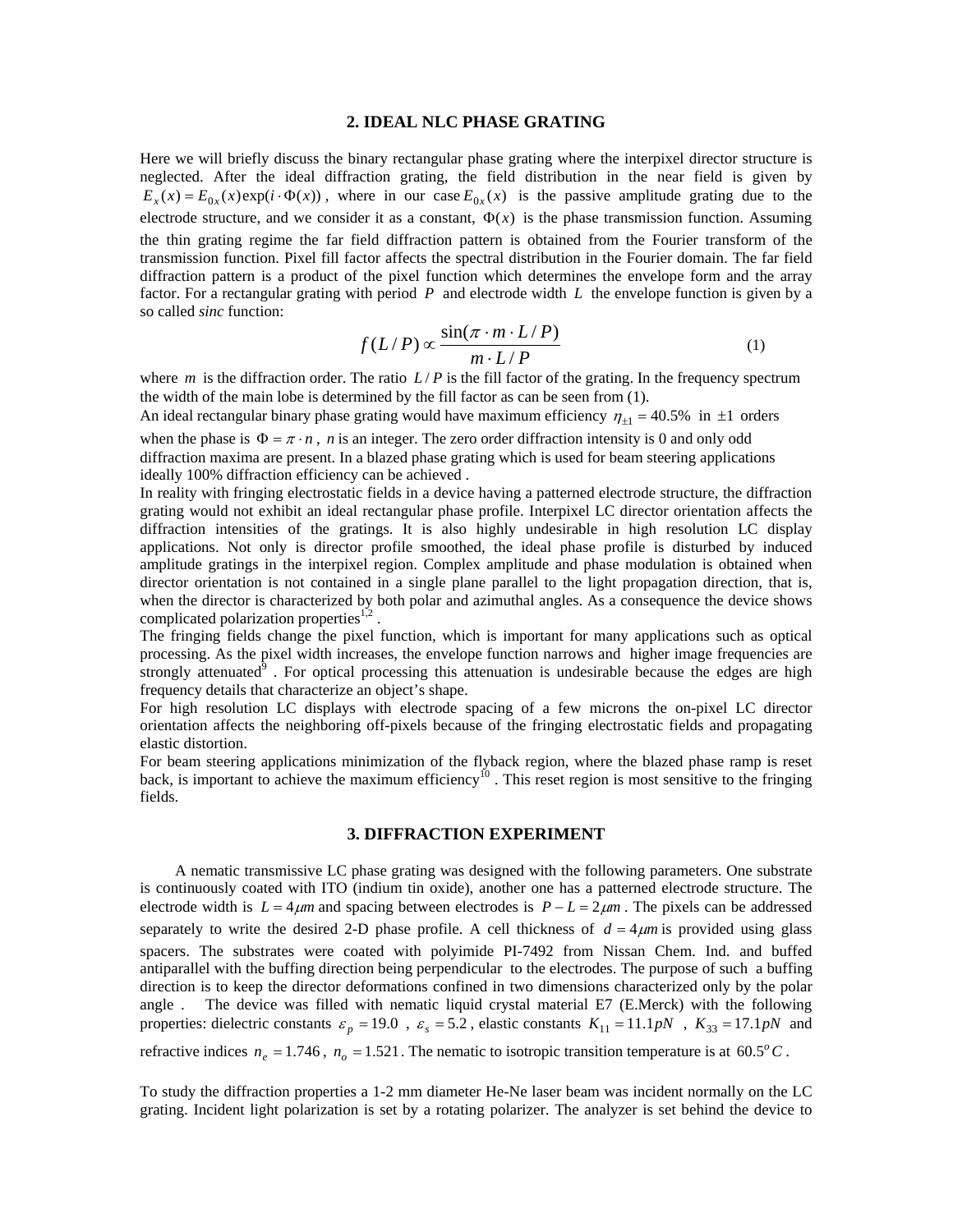check the intensities of different polarizations of diffracted light. Light intensity is measured using a ThorLabs photodetector placed at the positions of the diffraction maxima.

Applied voltage causes the reorientation of the LC molecules. The orientation profile depends on the voltage. So, the phase profile  $\Phi(x)$  is electrically varied and the diffraction intensities are changed. For the binary grating every second pixel is addressed and the voltage on the pixels between is set to the ground (or cover glass) voltage (usually 0*V* ). To write a blazed phase profile different voltage values are applied on each electrode, up to the number of electrodes per period.

Figure 1a shows the diffracted light intensity dependence for the  $0<sup>th</sup>$ ,  $+1<sup>st</sup>$  and  $+2<sup>nd</sup>$  orders on the applied voltage for binary addressing. The incident light is linearly polarized parallel to the electrode structure. All light intensities in this and following figures are normalized by the zero order light intensity when no voltage is applied to the device. Figure 1b illustrates the diffraction dependence on voltage for the incident light polarized perpendicular to the electrodes. Ideally a phase grating is formed only for light polarized parallel to the electrodes when the director deformations are contained in the xz plane and can be described by the polar angle only. Fig.1b shows that at higher voltages *U* > 5*V* more complicated director orientation is obtained with the director going out of the xz plane. In Fig.1a the 1<sup>st</sup> order diffraction reaches maximum intensity at approximately 3.4V, which corresponds to the phase modulation depth of  $\pi$ . At the same time the intensity for the  $0<sup>th</sup>$  order is not zero as it should be for an ideal phase grating and reaches a minimum at slightly different voltage. The intensity of the  $2<sup>nd</sup>$  order is not zero what shows that the phase profile is not rectangular and also a double periodicity modulation may be present. The diffracted light up to *U* > 5*V* is linearly polarized with the same polarization direction as the incident light. At higher voltages the diffracted light is generally elliptically polarized, so that polarization coupling occurs as discussed by He et al.  $^{1,2}$ .



Fig.1a. Experimental diffraction intensity dependence on applied voltage for  $0, +1$  and  $+2$  orders for the light polarized parallel to the electrodes. The intensities are normalized to the zero order intensity in the absence of the field.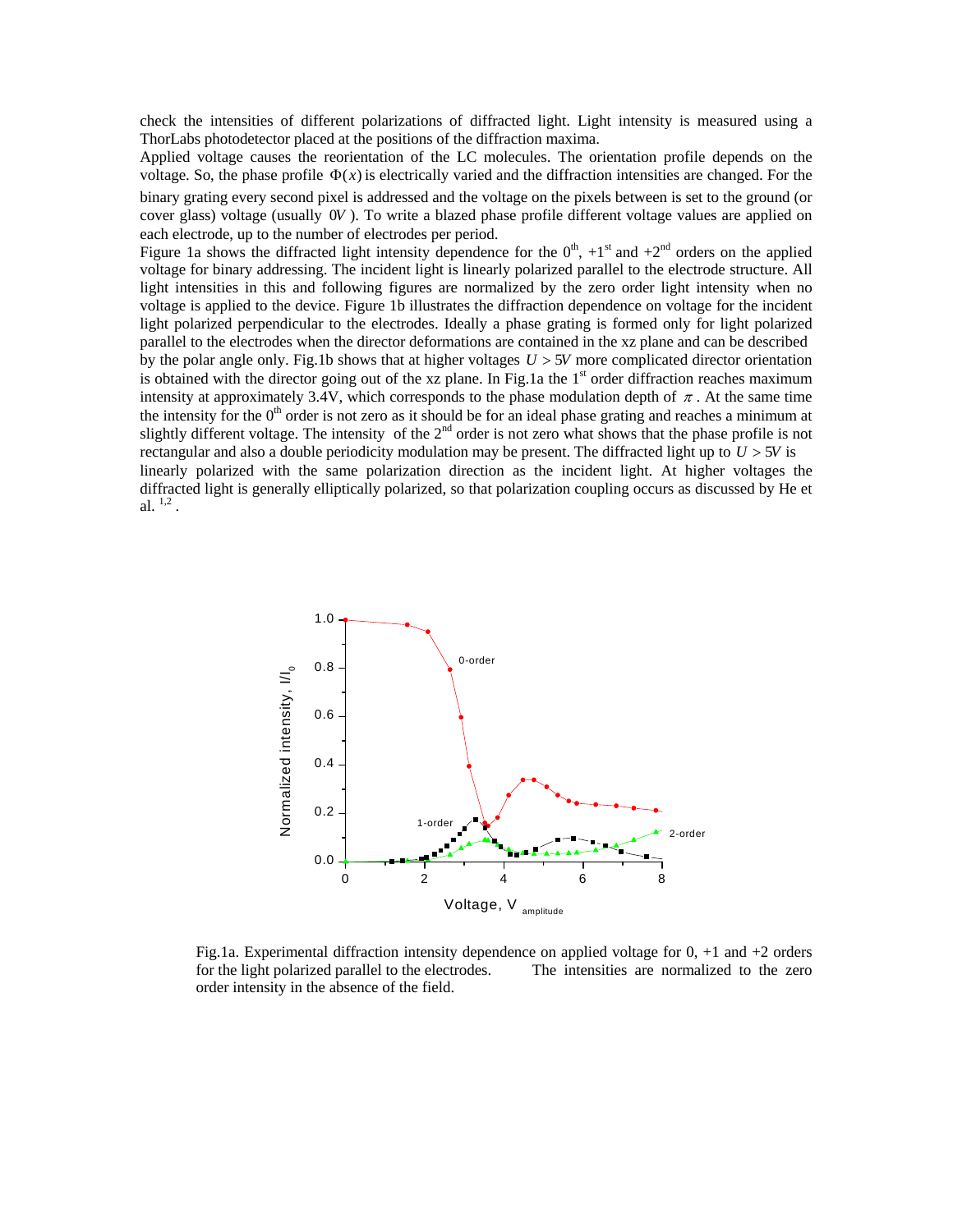

 Fig. 1b. Experimental diffraction intensity dependence on applied voltage for 0, +1 and +2 orders for the light polarized perpendicular to the electrodes.

In figure 2 the diffraction intensities for different orders are presented at the applied voltage which correspond to the maximum intensity of the  $1<sup>st</sup>$  order. The most striking feature is a non symmetric diffraction pattern, which probably can be explained by the director pretilt angle, so that LC director deformations for one direction are more favorable energetically. Incident light is linearly polarized parallel to the electrodes. Diffraction intensities of the  $\pm 1$  orders do not reach their theoretical value of 40.5%.



Fig.2. Diffraction intensities for different orders. Applied voltage corresponds to the max intensity of the  $1<sup>st</sup>$  order.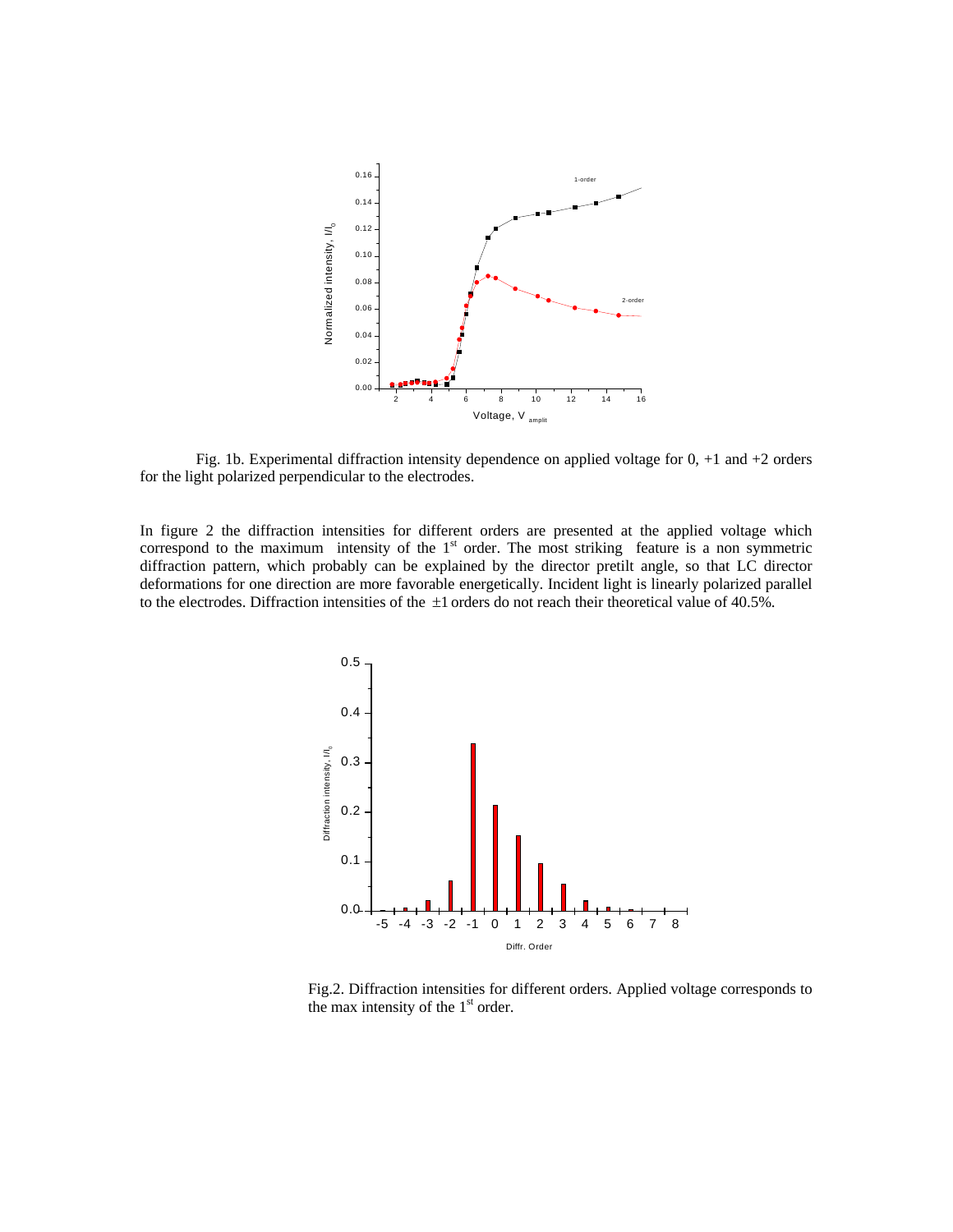#### **4. DIRECTOR PROFILE MODELING**

We used numerical simulations to take into account the fringing fields and LC director distortions in the inter-pixel region for 2-D model considering only the case when director deformations are confined in the xz plane. We have used a self-consistent model for the effects of an inhomogeneous electric field on the nematic liquid crystal grating. The model and simulation results are presented below.

For high resolution LC modulators the simplifying approximation that the medium is a homogeneous dielectric is not valid anymore. To obtain information about the extent of fringing fields, a quantitative analysis needs to consider the anisotropy of the liquid crystal. It is necessary to understand the quantitative behavior of the device in order to obtain an accurate representation of the phase profile.

The self-consistent model described here uses a finite difference approach  $\delta^7$ . The medium is divided into a grid of points. For an anisotropic medium, the field is reduced due to dipole interactions. Laplace's equation becomes

$$
div\left(\tilde{\varepsilon} \text{ grad } \Phi\right) = 0 \tag{2}
$$

where  $\Phi$  is the electrostatic potential and  $\tilde{\varepsilon}$  is the dielectric tensor.

First, an initial director distribution is assumed, which determines the dielectric tensor that is used in Laplace's equation. Taylor series expansion of Equation (2) about the grid points results in a finite difference equation which can be used to arrive at an iterative solution for the electrostatic potential.

$$
\Phi(i,j) = \frac{1}{2(\varepsilon_p + \varepsilon_s)} \left[ \varepsilon_p \Phi(i,j+d) + \varepsilon_s \Phi(i+d,j) + \varepsilon_p \Phi(i,j-d) + \varepsilon_s \Phi(i-d,j) \right]
$$
(3)

Here, the indices i and j are the grid indices in the z and x (propagation direction and transverse direction) respectively. The subscripts p and s stand for parallel and perpendicular, respectively, and *d* is the distance between grid points (here assumed to be the same in both the x and z directions).

The electromagnetic field lines are determined from the gradient of the electrostatic potential.

$$
\vec{E} = -\nabla \Phi \tag{4}
$$

Once the field is known, the director distribution for the nematic liquid crystals is determined using a system of relaxation equations of elliptic form:

$$
\gamma \frac{\partial}{\partial t} [n_a n_b] = K \nabla^2 [n_a n_b] + \frac{\Delta \varepsilon}{4\pi} E_a E_b \tag{5}
$$

Here  $n_a$  and  $n_b$  are the director components in the x or z direction. The subscripts a and b can both be x, z, or one of each. The viscosity coefficient is γ and K is the Frank-Oseen elastic constant. The electric field components are  $E_a$  and  $E_b$ . Finally,  $\Delta \varepsilon$  is the dielectric anisotropy. The equations are subject to the constraint that  $n_x n_x + n_z n_z = 1$ . The director distribution (obtained from the system of equations typified by Equation 5 above) is used to calculate a revised dielectric permittivity that is used in a new iteration of Laplace's equation. The finite difference expansion of the generalized Laplace's equation for an inhomogeneous anisotropic medium becomes

$$
\Phi(i,j) = \frac{1}{(2\varepsilon_s + \Delta\varepsilon [n_x n_x + n_z n_z])} \begin{pmatrix} \Phi(i,j+d) \left[ \frac{\varepsilon_s + \Delta\varepsilon n_x n_x}{2} + \frac{\Delta\varepsilon}{4} \left( \frac{\partial n_x n_x}{\partial x} + \frac{\partial n_x n_z}{\partial z} \right) \right] \\ + \Phi(i+d,j) \left[ \frac{\varepsilon_s + \Delta\varepsilon n_z n_z}{2} + \frac{\Delta\varepsilon}{4} \left( \frac{\partial n_x n_z}{\partial x} + \frac{\partial n_x n_z}{\partial z} \right) \right] \\ + \Phi(i,j-d) \left[ \frac{\varepsilon_s + \Delta\varepsilon n_x n_x}{2} - \frac{\Delta\varepsilon}{4} \left( \frac{\partial n_x n_x}{\partial x} + \frac{\partial n_x n_z}{\partial z} \right) \right] \\ + \Phi(i-d,j) \left[ \frac{\varepsilon_s + \Delta\varepsilon n_z n_z}{2} - \frac{\Delta\varepsilon}{4} \left( \frac{\partial n_x n_z}{\partial x} + \frac{\partial n_z n_z}{\partial z} \right) \right] \\ + \frac{\Delta\varepsilon n_x n_z}{4} \left[ \Phi(i+d,j+d) - \Phi(i+d,j-d) \right] \end{pmatrix}
$$
(6)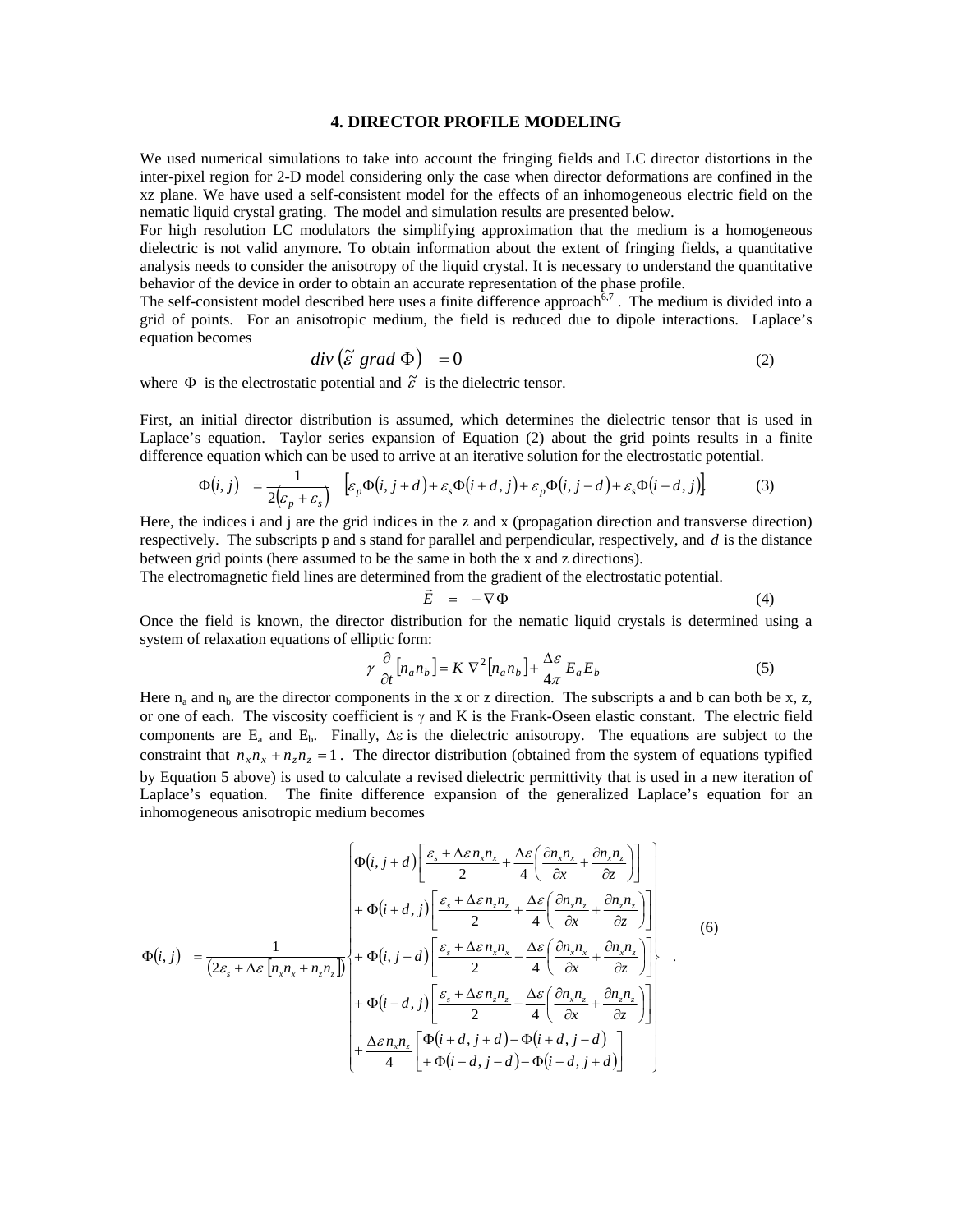The basic algorithm is to begin with the dielectric tensor due to the director distribution at time t=0. Then, the initial estimate of the electrostatic potential is determined via convergence of the finite element formalism using Equation 3. The electric field is determined from the gradient of the electrostatic potential (Equation 4) and a director distribution is computed using the forward time, central difference method applied to the system of equations typified in Equation 5. The new director distribution is used to solve the inhomogeneous finite difference representation of Laplace's Equation given in Equation 6. From the electrostatic potential determined by convergence of Equation 6, the electrostatic field is recalculated using Equation 4 and substituted back into the system of equations used to determine the director distribution. This process is repeated until the potential function and the director distribution simultaneously converge.

In Figure 3 the LC director profile obtained by simulation for applied voltage  $U = 0.5V$  is presented. In this figure and following modeling figures the electrode array corresponds to our experimental device and consists of 4  $\mu$ m lines and 2  $\mu$ m spaces. The thickness of the liquid crystal medium is taken as 4  $\mu$ m. Two electrodes are shown in the 12  $\mu$ m region investigated here. The first electrode is from 0.75 $\mu$ m to 4.75  $\mu$ m and the voltage is set to 0V. The second electrode is from 6.75 µm to 10.75 µm and the voltage is set to some value. The top electrode is the ground electrode and voltage is always set to 0V. Boundaries to the left and right are assumed to wrap around (i.e. the pattern repeats itself in either direction). Initial LC alignment is planar along the x-axis with a small pretilt angle, the deformations are contained in the xz plane. Everywhere in simulations infinite anchoring energy is assumed. Solid lines represent the equipotential lines.

In Figure 4a the director profile at  $U = 5V$  in binary addressing is presented. Figure 4b illustrates the phase transmission function of the binary LC grating shown in Fig.4a. To obtain the phase profile  $\Phi(x)$  in the near field we used a Jones matrix technique. The far field diffraction pattern can be obtained by the Fourier transform. Figures 3 and 4 show that the LC director in the electrode region is switched, but at the same time the deformations propagate into the interpixel region, where the director field is also slightly deformed from the initial orientation. The phase profile (Fig.4b.) is not a rectangular grating, but a smoothed almost sinusoidal wave. From our modeling we could not obtain the strongly non symmetric diffraction pattern as observed experimentally, Fig.2. One possible explanation could be the disclinations in the director field.



Fig. 3. Director profile and electrostatic potential lines for a 0.5V applied to the electrode array in binary addressing.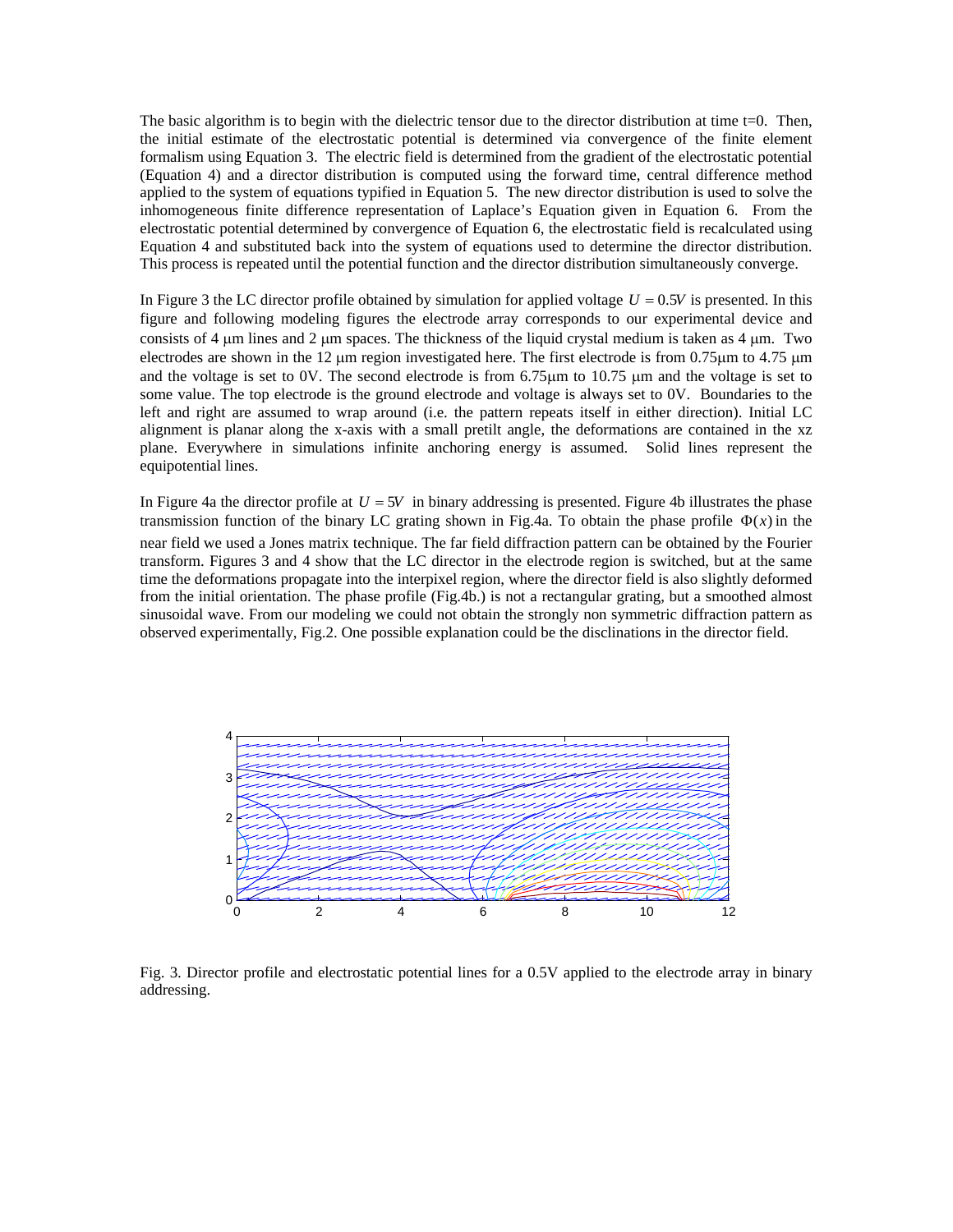

Fig. 4a. Director profile and electrostatic potential lines for a 5V applied to the electrode array in binary addressing.



Fig.4b. Phase transmission function of the binary grating presented in Fig. 4a.

## **5. PIXEL SEPARATION**

In this section we describe results of our attempt to isolate the pixels and director modeling results with separation walls.

To build the polymer walls we used an approach developed by J.West's group at the Liquid Crystal Institute<sup>8</sup>.

Mixtures were composed of UV curable monomer (isotropic material such as Norland Optical Adhesive NOA65) and nematic liquid crystal E7 in a ratio 2:1. We used the identical procedure as described in reference<sup>8</sup>.

Application of a patterned electric field during phase separation and subsequent blanket UV- irradiation result in formation of polymer walls in the interpixel regions of the SLM. In these mixtures phase separation usually occurs upon cooling from the isotropic state into a heterogeneous state. The phase separation reduces the concentration of LC in the interpixel region. One possible physical mechanism of LC and monomer separation is different dielectric constants of the materials  $\frac{8}{3}$ . In the electrode region the electrostatic energy density stored by the single pixel capacitor could be approximately given by

 $=\frac{1}{2}\int\limits_{V}$  $W = \frac{1}{2} \int \mathcal{E} E^2 dv$  $\frac{1}{\epsilon} \int \epsilon E^2 dv$ , where  $\epsilon$  is the dielectric constant of the material, E is the electric field strength, V is

pixel volume. The energy is minimized by forcing the material with higher  $\varepsilon$  out of the pixel region. As a consequence electric field strength and dielectric properties of LC and monomer determine the grating formation.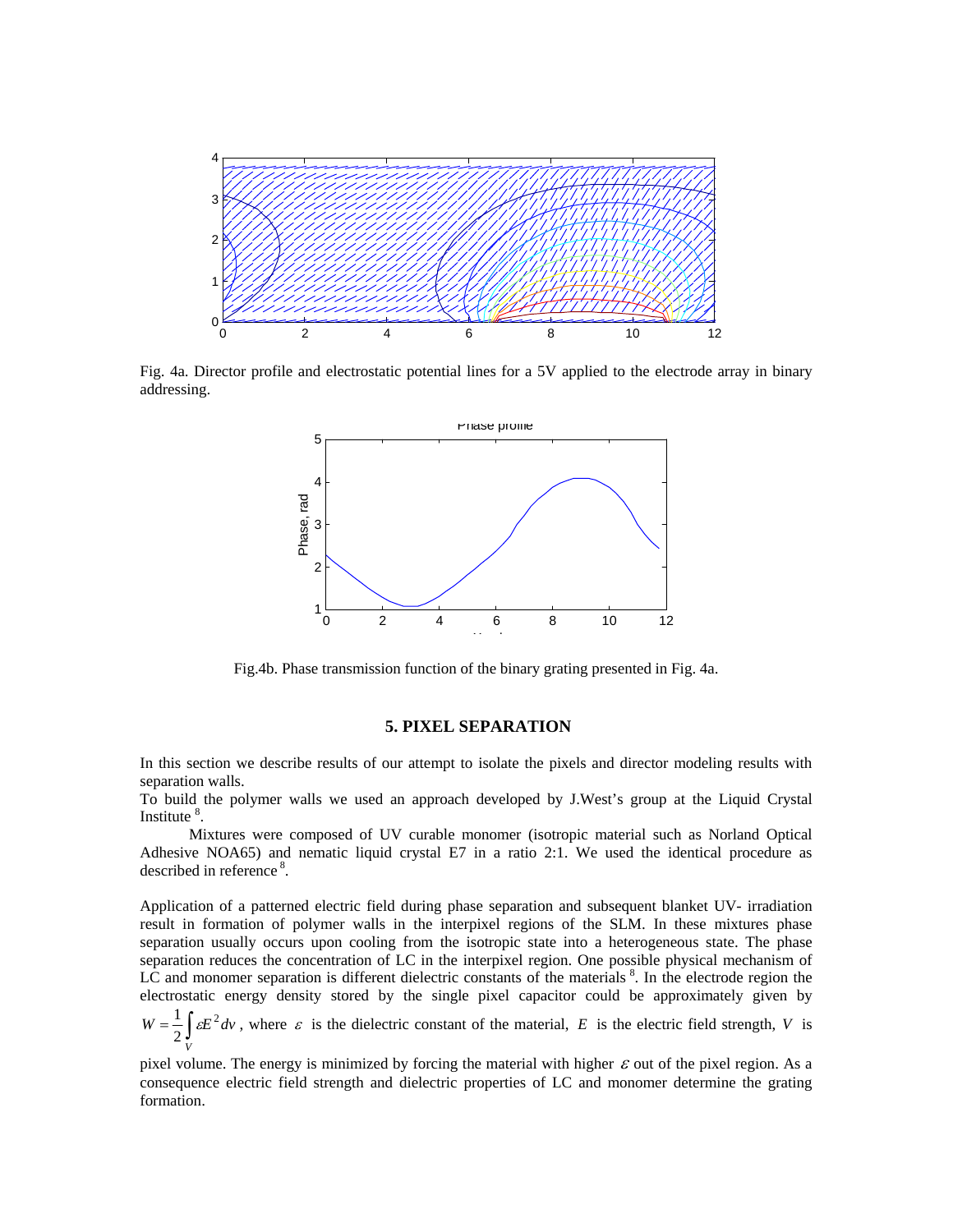Figures 5a and 5b show the obtained LC/polymer grating with LC separated in the electrode region and polymer in the interpixel region. Polymer walls are optically isotropic and do not transmit light between crossed polarizers. LC regions are birefringent and become bright when the device is rotated between crossed polarizers, Fig 5b. In Figure 5a the bright areas near polymer walls correspond to the complicated 3-D director orientation in that region. These distortions could be explained by the anchoring of LC molecules on polymer walls. In such a polymer/LC structure LC regions are confined not only by the cell substrates but also by the polymer walls in the interpixel region. In Figure5b the area with the unaddressed electrode is presented where the LC droplets are dispersed isotropically in polymer matrix as in the polymer dispersed LC devices.



Fig.5 Microscopic photographs of the liquid crystal regions separated by the isotropic polymer walls between crossed polarizers. Fig.5a. walls are parallel to the analyzer , Fig.5b. walls are rotated for some angle from analyzer direction. Width of the electrodes is  $12\mu m$  and spacing between is 12µm, cell thickness is 4µm.

Polymer wall formation was attempted for higher resolution devices. However we encountered a problem with the fringing electrostatic fields. As shown in Fig.3 and 4a the field potential lines penetrate into the interpixel region. To build isolating polymer walls we need the E-field to be localized in the pixel region, so that for higher resolution devices this technique can be used only for certain cell thickness depending on the electrode period. There are other possible ways to isolate pixels, like photolithographic etching, etc. To illustrate the results of the pixel separation, we performed LC director simulations including idealized walls between electrodes, taking into account the anchoring on the polymer surface.

In Figure 6a the LC director profile in the cell with idealized walls is presented at  $U = 0V$ . The walls are strictly in the interpixel region. The LC anchoring on the walls is planar with the director aligned along the z-axis (perpendicular to the cell substrate). LC anchoring on the substrates is planar with a small pretilt angle. The deformations are contained in the xz plane. Infinite anchoring energy is assumed on all boundaries. As can be seen from this figure the wall anchoring significantly affects the initial director orientation in the absence of the field. Director orientation is distorted from the initial planar orientation to satisfy boundary conditions. Figure 6b represents the near field phase profile of the LC director obtained from Fig.6a. For the interpixel walls we assumed the refractive index  $n = n_e$  of LC. Also we assumed the wall to be optically isotropic.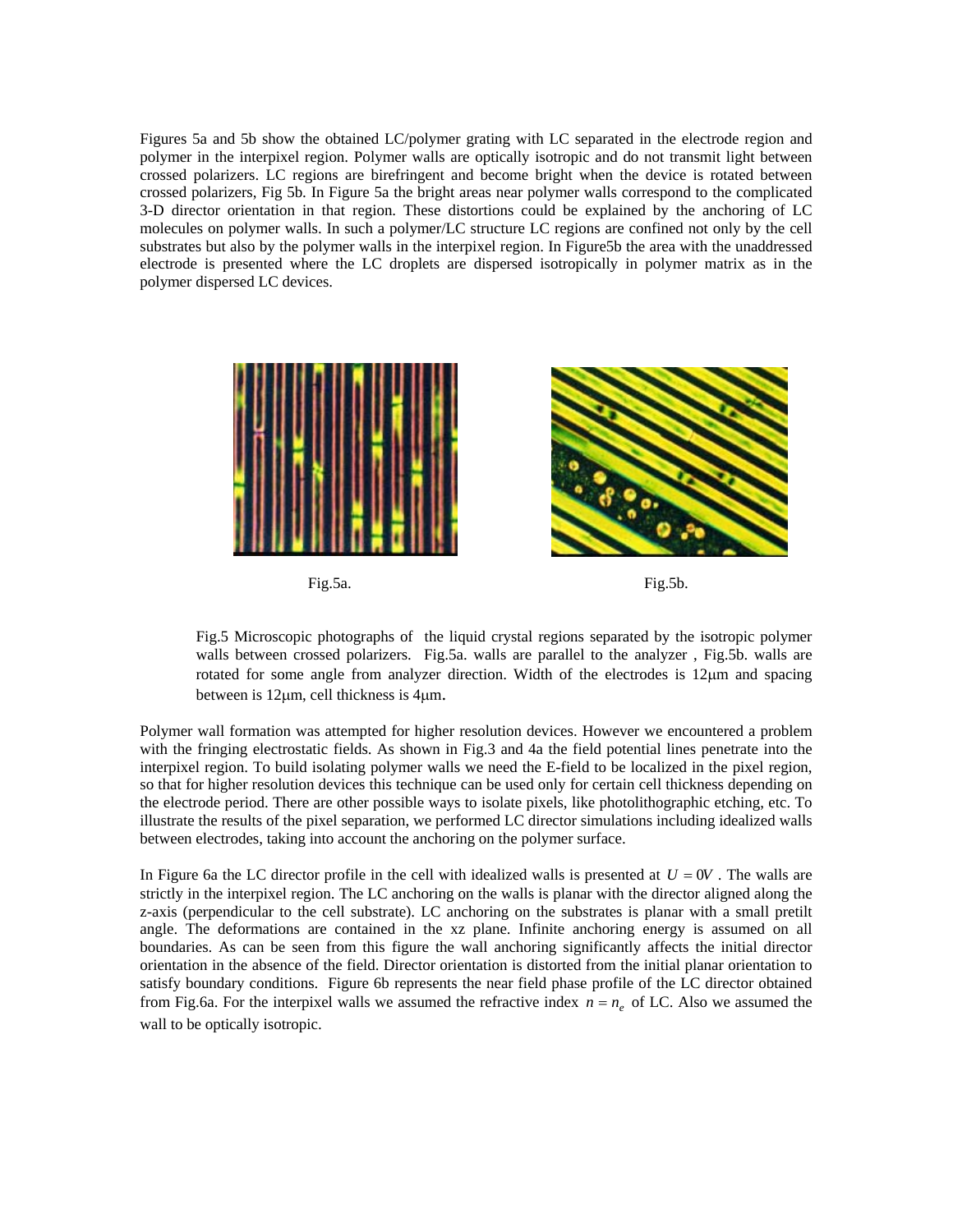

Fig. 6a LC director profile in the array with pixel separated structure in the absence of the field. Empty areas represent the isotropic walls.



Fig. 6b Phase transmission profile in the near field corresponding to the director profile of Fig.6a.

Figure 7a illustrates the director orientation in the array with separated pixels at the applied voltage of  $U = 5V$ . On the left pixel a voltage  $U = 0V$  is applied. Although the fringing electrostatic field from the right pixel penetrates into this region, it is insufficient to switch the LC director . The right pixel is switched on, with the director aligned along the field. In Figure 7b the corresponding near field phase profile is presented.

This proves that LC orientation in one pixel does not affect the orientation in the neighboring pixel. This pixel isolation may have applications in diffractive and adaptive optics where sharp phase profiles can be desirable.

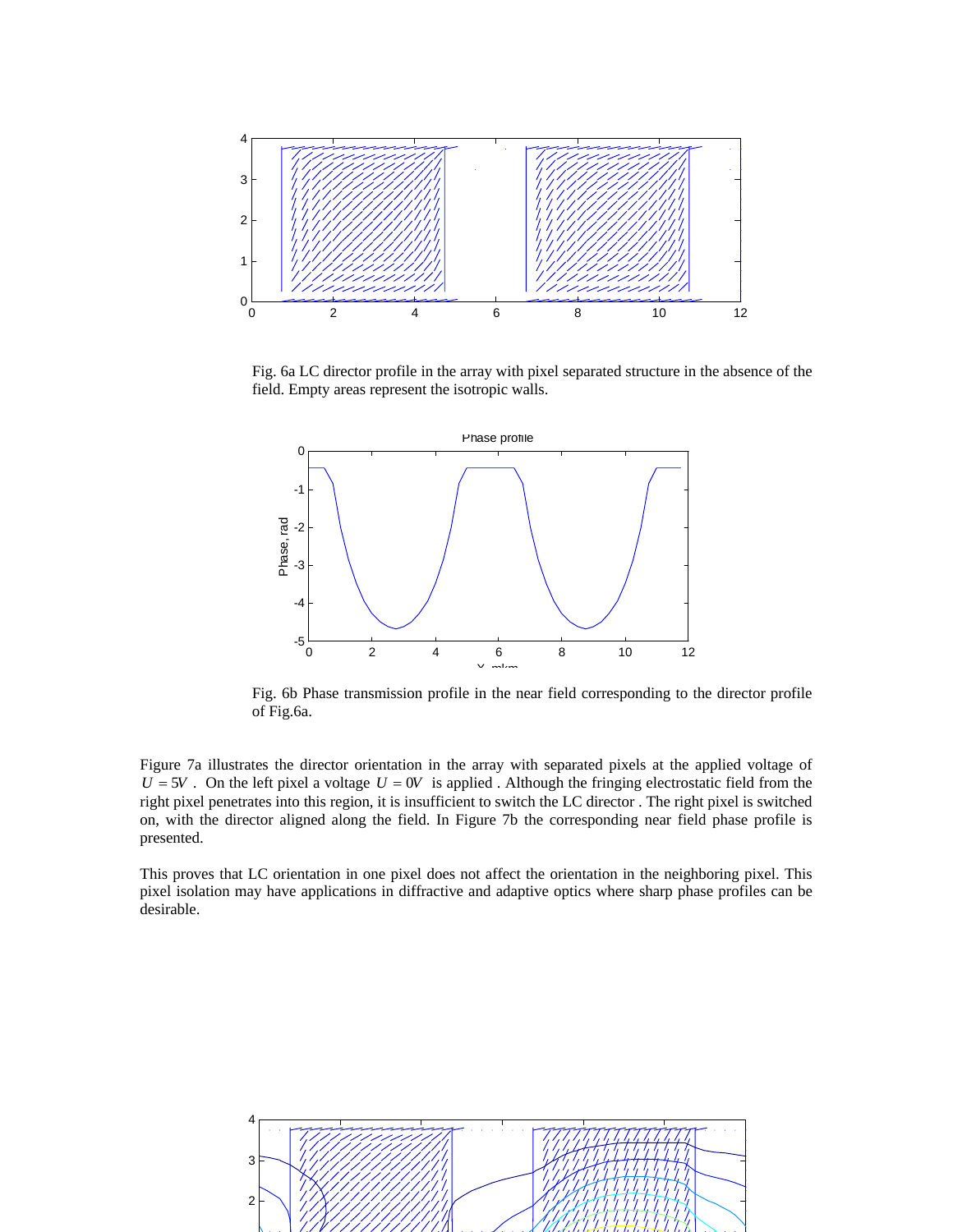Fig. 7a LC director profile in the array with pixel separated structure in binary addressing, applied voltage  $U = 5V$ . Empty areas represent the isotropic walls.



Fig. 7b Phase transmission profile in the near field corresponding to the director profile of Fig.7a.

#### **6. CONCLUSIONS**

We have discussed the influence of the inter-pixel region in a liquid crystal phase grating. The diffractive properties of this device were experimentally investigated. Measurements of the far field diffraction pattern produced by addressing the grating demonstrate that polarization coupling occurs. This phenomenon can be attributed to improperly modulated regions between electrodes. To more clearly understand the interplay of the electrode structure and fringing electrostatic fields, we have performed liquid crystal director modeling. Model results show that director deformations elastically propagate into the interpixel region causing undesired phase and amplitude distortions of the propagating light. Our simulations also indicate that the pixels can be electrically and elastically isolated by designing walls between them. Moreover, anchoring forces associated with these walls can effect the quiescent director distribution. Using the technique of structured electric-field phase separation of an LC/polymer system, polymer walls in the inter-pixel region of an ITO electrode array were built. Our successful attempts at polymer wall formation have so far been limited to relatively low resolution gratings. As the theoretical study and physical implementation of liquid crystal gratings continues, interesting effects such as the pixel isolation discussed here could result in applications beneficial to high resolution displays, dynamic diffractive elements, beam steering and adaptive optics.